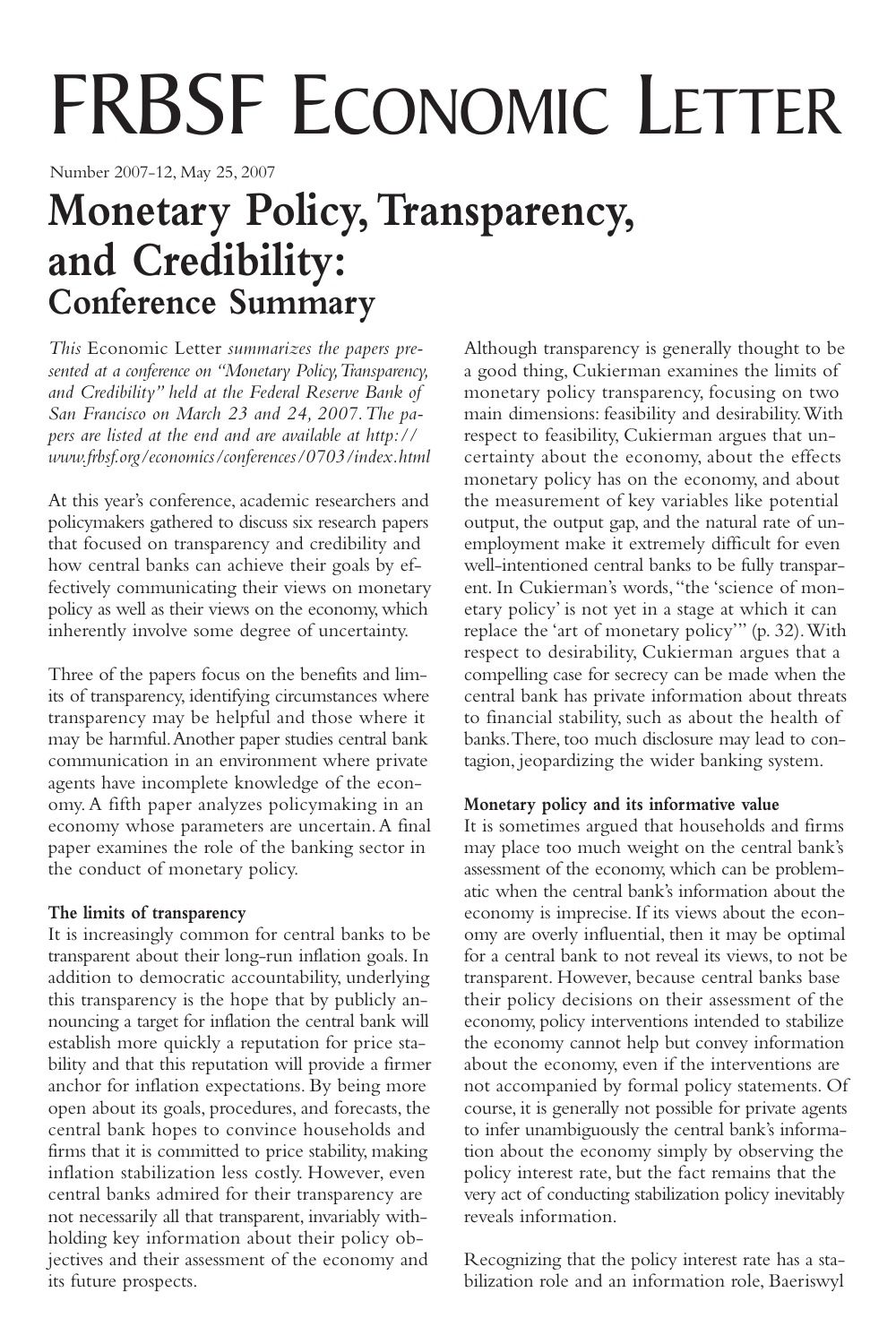and Cornand analyze jointly the optimal monetary policy and the optimal level of transparency. In their framework, the central bank conducts monetary policy to stabilize prices and output, but an opaque central bank does not divulge its information about the economy while a fully transparent central bank does. Employing a small-scale model in which fluctuations are caused by demand and supply shocks, Baeriswyl and Cornand show that greater transparency is desirable when supply shocks are not too volatile, when the central bank is more focused on stabilizing prices than output, and when firms already have relatively precise information about the economy.

#### **Three great American disinflations**

Although there is little doubt that episodes of deflation or disinflation can be costly for the real economy, there is less agreement about the factors that contribute to the high real cost or about why the real cost varies across episodes. Naturally, disagreement about the factors that influence the real cost of deflation (or disinflation) stimulates debate about how inflation might best be lowered. For example, during the 1970s and 1980s some argued that inflation should be lowered gradually while others argued for an aggressive monetary tightening intended to lower inflation sharply.

To uncover the factors that govern the costs associated with deflation or disinflation, Bordo, Erceg, Levin, and Michaels analyze three episodes of deliberate monetary contraction: the 1870s post-Civil War deflation; the 1920–1921 post-WWI deflation; and the early 1980s disinflation under Federal Reserve Chairman Volcker. In the case of the 1870s deflation, the authors argue that the highly transparent policy objective coupled with a credible commitment allowed a decline in the price level to occur alongside robust real output growth. In contrast, the abrupt shift to a contractionary policy stance in 1920 produced a rapid decline in prices, but at the cost of a sharp fall in output. Here, the authors argue, deflation came at a higher cost because the Federal Reserve departed sharply from the expansionary policy that it had pursued previously. For the Volcker disinflation, the authors argue that a lack of policy credibility, brought about by the rise in inflation that occurred during the late 1960s and 1970s, contributed importantly to the large real cost associated with inflation's decline.

#### **Central bank communication**

Since the early 1990s, central banks have increasingly adopted inflation targeting as a framework

for conducting monetary policy.A cornerstone of inflation targeting is a publicly announced numerical value, or range, for some measure of inflation. Some, but not all, inflation targeting central banks also make public the forecasts, or projections, upon which their policy decisions are based.The underlying rationale is that central banks can more firmly anchor inflation expectations if they provide private agents with guidance about monetary policy, and by anchoring inflation expectations firmly, the central bank can help prevent undesired fluctuations in the economy and mitigate the possibility of economic instability. But is announcing an inflation target sufficient to anchor inflation expectations, or does the central bank also need to articulate, in some form or other, how the inflation target is to be achieved? Does the central bank need to reveal any trade-offs it perceives in meeting the inflation objective against other policy objectives?

Eusepi and Preston study these issues using a model in which households and firms have incomplete knowledge of the economy and must learn about monetary policy before they can make decisions. In their framework, central bank communication involves revealing to private agents information that they can use to help learn and forecast the economy.They begin by showing that self-fulfilling expectations often arise if the central bank does not communicate with private agents.Alternatively, by communicating the entire policy decision process—which in this model is the coefficients and variables that enter the policy rule—the optimal policy is successfully implemented and instability is mitigated. For intermediate cases, the authors find that communicating to private agents the inflation target and the variables that enter the central bank's policy rule garners the same benefits as communicating the entire policy process. However, in a key result, the authors demonstrate that communicating the inflation target only is insufficient to anchor inflation expectations.

#### **Monetary policy and uncertainty**

An issue that central banks are increasingly grappling with is how to best formulate policy when there is uncertainty about the economy. One reason that uncertainty about the economy, especially uncertainty about the parameters that govern the policy transmission mechanism, is troublesome for central banks is that it raises doubts about the timing and magnitude with which policy actions affect the economy.Another subtle, and less widely recognized, reason that parameter uncertainty is troublesome is that it can render uncertain the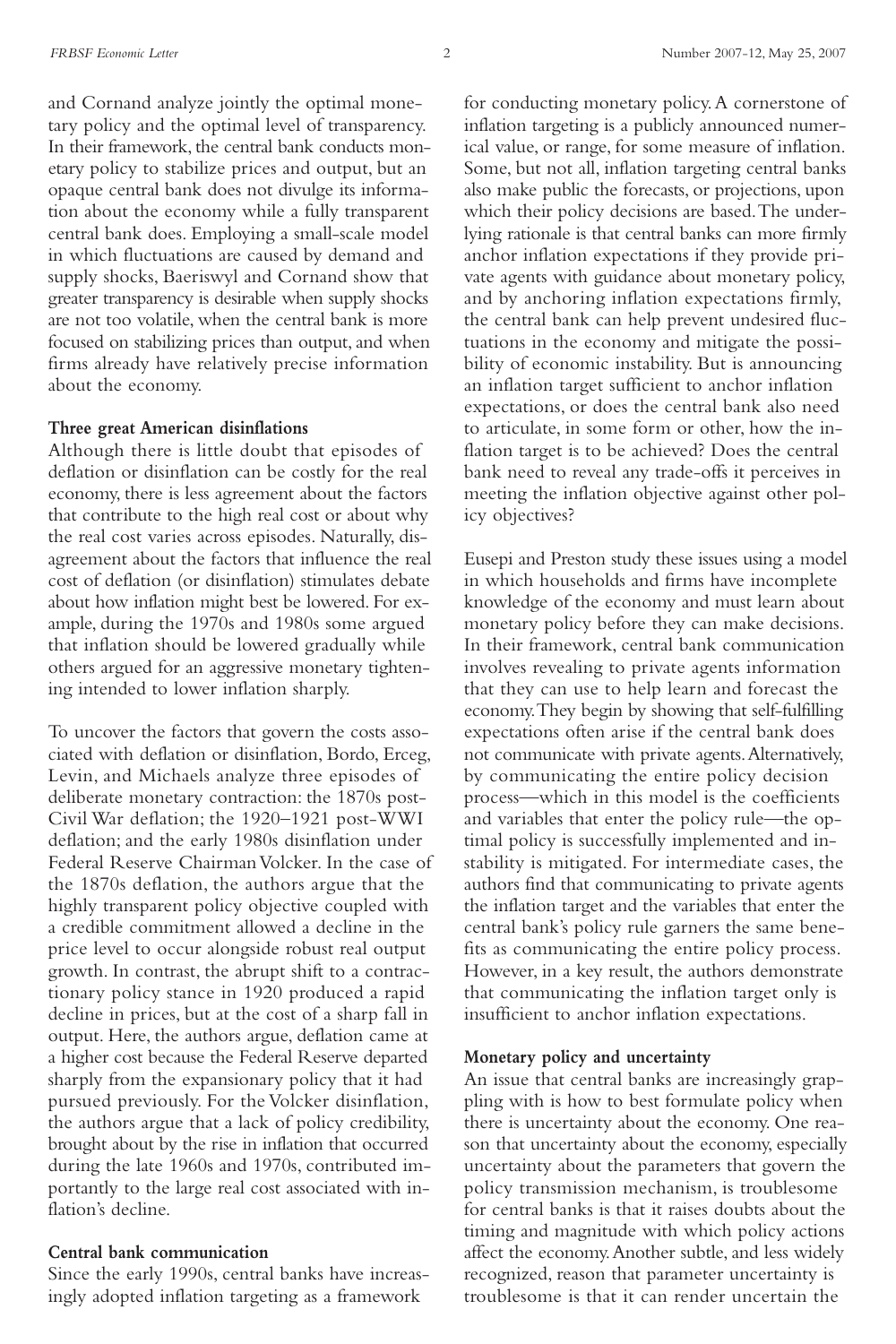very goals and objectives to which monetary policy should be directed.Taking the position that monetary policy should attempt to maximize the welfare of a stand-in representative household, Edge, Laubach, and Williams argue that uncertainty about the parameters that govern the household's preferences and the economy's production technology will affect the economy's dynamic behavior, key variables like the output gap and natural rate of interest, and the policy objective function.

To understand the impact of parameter uncertainty on policy design, Edge, Laubach, and Williams study a simulated economy in which parameter uncertainty has the three effects described above. They show that parameter uncertainty leads to the economy's potential output and natural rate of interest being imprecisely estimated. Imprecision about the natural rate of interest makes it difficult for the central bank to determine the appropriate level of interest rates, while imprecision about potential output makes it harder for the central bank to assess whether the economy's productive resources are under- or overutilized. In terms of optimal policymaking, they show that parameter uncertainty means that policymakers should rely less on estimates of the output gap and more on variables like prices and wages that can be measured with greater precision.

# **Banking and interest rates in monetary policy analysis**

Modern studies examining the design and conduct of monetary policy generally employ models, or frameworks, in which a significant role for monetary aggregates and financial intermediation is absent. Instead, monetary policy is invariably analyzed in terms of how to set a short-term nominal interest rate, with the central bank then supplying the quantity of money required to satisfy demand. Moreover, the banking sector is invariably taken to be perfectly competitive or simply omitted, such that the economy effectively contains a single shortterm nominal interest rate.Although this approach to modeling monetary policy is widely accepted among central banks and academia, it may prove misleading if factors such as collateral, financial intermediation, or a need by banks to monitor loans give rise to an array of interest rates with differing effects on the economy.

To assess whether such factors may be important, Goodfriend and McCallum develop a model suitable for policy analysis that contains a banking sector in addition to the usual goods-producing sector. In the banking sector, loan production requires both collateral (with capital less useful than bonds as collateral) and loan-monitoring inputs, giving rise to an endogenous external finance premium.Accordingly, a monetary policy that stimulates economic activity may either raise or lower the external finance premium, depending on model parameters. By raising the value of collateral, the stimulus may lower the external finance premium, generating a "banking accelerator" or, by raising the demand for bank deposits, the stimulus may raise the external finance premium, generating a "banking attenuator."With the rates of return on government bonds, deposits, collateralized loans, and uncollateralized loans varying from each other and from the return on physical capital, the key result in the paper is to show that in response to a shock to goods-sector productivity a monetary policy that ignores the distinction between these various rates of return could go terribly awry.

| <b>Richard Dennis</b> | John C. Williams             |
|-----------------------|------------------------------|
| Senior Economist      | <b>Senior Vice President</b> |
|                       | and Advisor                  |

#### **Conference papers**

- Baeriswyl, Romain, and Camille Cornand. 2007. "Monetary Policy and Its Informative Value." London School of Economics Financial Markets Group Discussion Paper #569.
- Bordo, Michael, Christopher Erceg, Andrew Levin, and Ryan Michaels. 2007."Three Great American Inflations." National Bureau of Economic Research Working Paper #12982.
- Cukierman,Alex. 2007."The Limits of Transparency." Manuscript.
- Edge, Rochelle,Thomas Laubach, and John Williams. 2007."Welfare-Maximizing Monetary Policy under Parameter Uncertainty." Federal Reserve Bank of San Francisco, manuscript.
- Eusepi, Stefano, and Bruce Preston. 2007."Central Bank Communication and Expectations Stabilization." Federal Reserve Bank of New York Staff Report #199.
- Goodfriend, Marvin, and Bennett McCallum. 2007. "Banking and Interest Rates in Monetary Policy Analysis:A Quantitative Exploration." Manuscript.